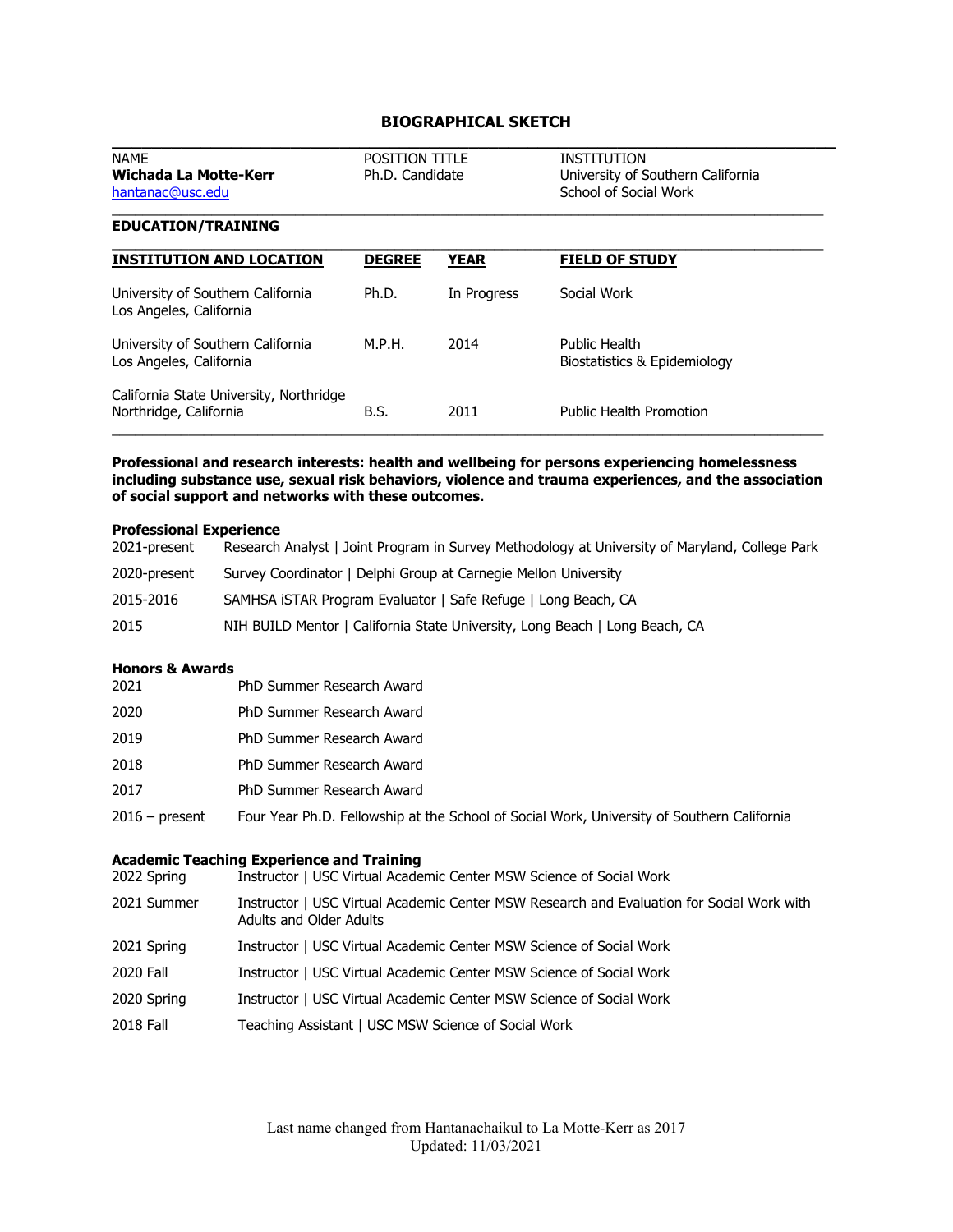### **Research Experience**

| 2020 - present   | Survey Coordinator & Research Analyst   Carnegie Mellon University, University of Maryland,<br>& Facebook   COVID-19 Trends and Impact Survey (CTIS)                                                                                                               |
|------------------|--------------------------------------------------------------------------------------------------------------------------------------------------------------------------------------------------------------------------------------------------------------------|
|                  | Roles: high-level survey coordination among & within university & research<br>teams & other partners, collaboration on survey methodology, implementation, & data<br>dissemination                                                                                 |
| $2020 - present$ | Research Assistant   USC School of Social Work   "Comparative Effectiveness of Single Site and<br>Scattered-Site Permanent Supportive Housing on Patient Centered and COVID-19 Related<br>Outcomes"   Patient Centered Outcomes Research Institute   (PI: Henwood) |
|                  | Roles: doctoral student research assistantship, qualitative research & interviewing,<br>collaboration on larger project                                                                                                                                            |
| 2018 - 2019      | Research Assistant   USC School of Social Work                                                                                                                                                                                                                     |
|                  | Addressing Geriatric Syndromes within Permanent Supportive Housing<br>National Institute on Aging   (1R01DA036345 PI: Henwood)                                                                                                                                     |
|                  | Roles: qualitative field interviewing, coding, collaboration on mixed methods                                                                                                                                                                                      |
| 2018             | Research Associate   USC School of Social Work<br>"Individual level and Social Network-level influences on HIV Prevention Methods Among Young<br>Black Women"   (F31 MD012211 PI: Craddock)                                                                        |
|                  | Roles: qualitative field interviewing, administrative tasks when needed                                                                                                                                                                                            |
| $2016 - 2018$    | Research Assistant   USC School of Social Work   "HIV Risk, Drug Use, Social Networks:<br>Homeless Persons Transitioned to Housing"   National Institute on Drug Abuse  <br>(5R01DA036345-04 PI: Wenzel)                                                           |
|                  | Roles: doctoral student research assistantship, manuscript collaboration, social<br>networks & quantitative research                                                                                                                                               |

## **Publications**

- Salomon, J.A., Reinhart, A., Bilinski, A., Chua, E., **La Motte-Kerr, W.**, Ronn, M., Reitsma, M., Morris, K.A., LaRocca, S., Farag, R., Kreuter, F., Rosenfeld, R., & Tibshirani, R. (in press) COVID Trends and Impact Survey in the United States, 2020-2021: Continuous real-time measurement of COVID-19 symptoms, risks, protective behaviors, testing and vaccination. Proceedings of the National Academy of Science of the United States of America.
- Wenzel, S. & **La Motte-Kerr, W.** (2021). Life meaning in a social context among formerly homeless residents of permanent supportive housing. Journal of Social Distress and Homelessness, 1-8.
- **La Motte-Kerr, W.**, Rhoades, H., Henwood, B., Rice, E., & Wenzel, S. (2020). Exploring the Association of Community Integration in Mental Health among Formerly Homeless Individuals Living in Permanent Supportive Housing. American journal of community psychology, 66(1-2), 3-13. https://doi.org.libproxy2.usc.edu/10.1002/ajcp.12459
- Wenzel, S. L., Rhoades, H., **LaMotte-Kerr, W.**, & Duan, L. (2019). Everyday discrimination among formerly homeless persons in permanent supportive housing. Journal of social distress and the homeless, 28(2), 169–175. https://doi-org.libproxy2.usc.edu/10.1080/10530789.2019.1630959

Petering, R., **La Motte-Kerr, W.**, Rhoades, H., & Wenzel, S. (2019). Changes in Physical Assault Among Adults Moving Into Permanent Supportive Housing. *Journal of interpersonal violence*, 886260519844775. Advance online publication. https://doi-org.libproxy2.usc.edu/10.1177/0886260519844775

Wenzel, S. L., Rhoades, H., **La Motte-Kerr, W.**, Duan, L., Harris, T., Rice, E., & Henwood, B. F. (2019). Do HIV risk and prevention behaviors change over time among adults in permanent supportive housing?. AIDS care, 31(9), 1172–1177. https://doi-org.libproxy2.usc.edu/10.1080/09540121.2019.1576849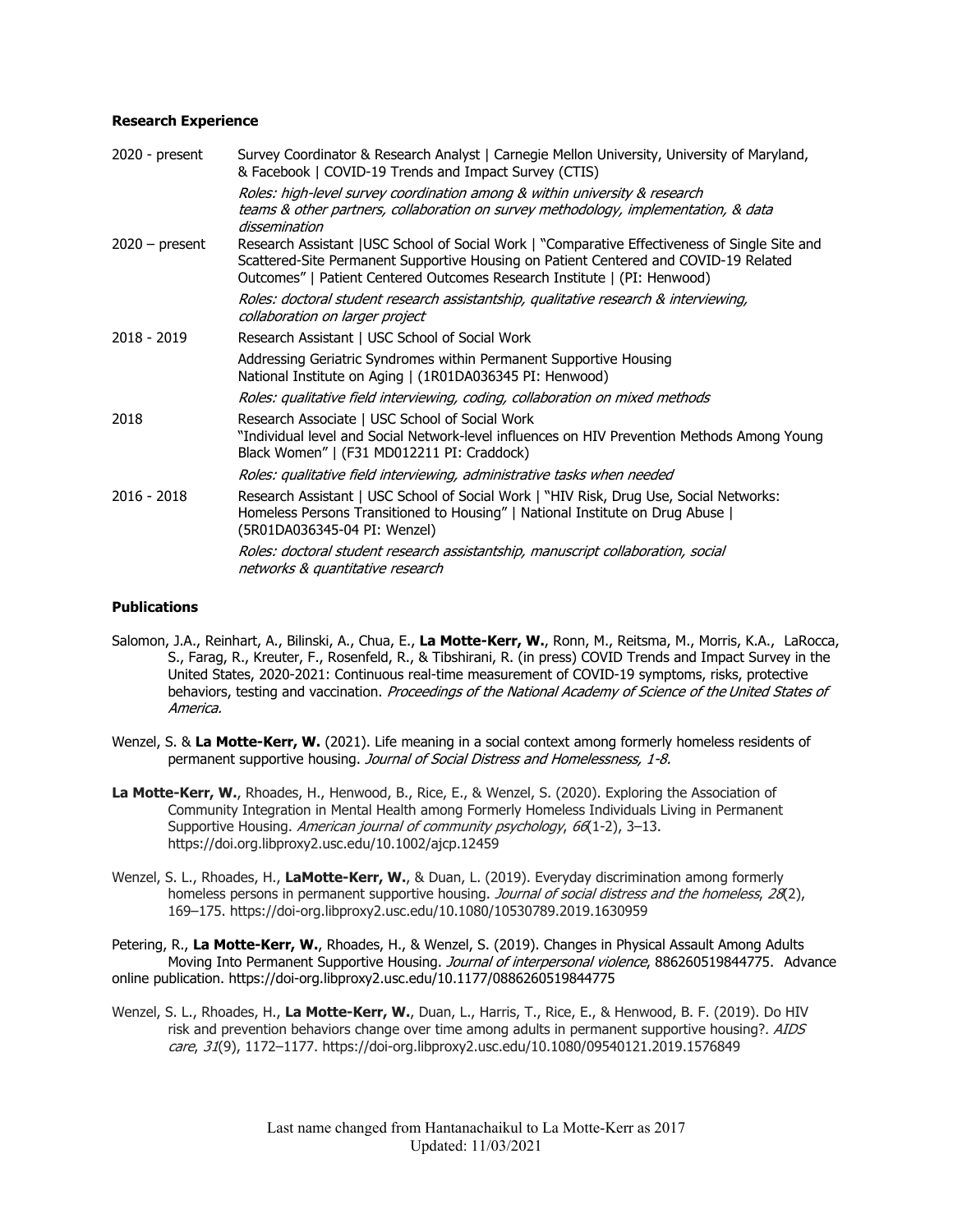- Rhoades, H., **La Motte-Kerr, W.**, Duan, L., Woo, D., Rice, E., Henwood, B., Harris, T., & Wenzel, S. L. (2018). Social networks and substance use after transitioning into permanent supportive housing. Drug and alcohol dependence, 191, 63–69. https://doi-org.libproxy2.usc.edu/10.1016/j.drugalcdep.2018.06.027
- Rhoades, H., Hsu, H. T., Rice, E., Harris, T., **La Motte-Kerr, W.**, Winetrobe, H., ... & Wenzel, S. (2018). Social network change after moving into permanent supportive housing: Who stays and who goes?. Network science, 1-17.
- Wenzel, S. L., Rhoades, H., Moore, H., Lahey, J., Henwood, B., **La Motte-Kerr, W.**, & Bird, M. (2018). Life Goals Over Time Among Homeless Adults in Permanent Supportive Housing. American journal of community psychology, 61(3-4), 421–432. https://doi-org.libproxy2.usc.edu/10.1002/ajcp.12237
- Wenzel, S., Cederbaum, J., Song, A., Hsu, H., Craddock, J., **Hantanachaikul, W.**, & Tucker, J. (2015). Pilot test of an adapted, evidence-based HIV sexual risk reduction intervention for homeless women. Prevention Science**, 17(1), 112-121.**

#### **Peer-Reviewed Conference Presentations**

- Tran Smith, B., Padwa, H., Ijadi-Maghsoodi, R., Darby, A., **La Motte-Kerr, W.**, Henwood, B., Gelberg, L., & Shaw, S. (2021, November). "Nothing about us without us": Stakeholder engagement in person-centered research on homelessness. Association for Public Policy Analysis & Management (APPAM) Annual Conference (accepted), Austin, TX.
- **La Motte-Kerr, W.,** Rhoades, H., Henwood, B., Rice, E., & Wenzel, S. (2020) Community integration and mental health among individuals living in permanent supportive housing. Abstract accepted for poster presentation at American Public Health Association Annual Meeting & Exposition, Virtual.
- **La Motte-Kerr, W.,** Rhoades, H., Henwood, B., Rice, E., Esparza, N., & Wenzel, S. (2020). The need for social support among formerly homeless living in PSH. Abstract accepted for poster presentation at Society for Social Work Research Annual Conference, Washington, D.C.
- **La Motte-Kerr, W.,** Rhoades, H., Henwood, B., Rice, E., Esparza, N., & Wenzel, S. (2019). The need for social support: Examining a vulnerable population. Abstract accepted for poster presentation at American Public Health Association Annual Meeting & Exposition, Philadelphia, PA.
- Harris, T., **La Motte-Kerr, W.,** and Wenzel, S. (2019). Motivation to cease tobacco use among formerly homeless residentsin supportive housing. Abstract accepted for oral presentation at American Public Health Association Annual Meeting & Exposition, Philadelphia, PA.
- **La Motte-Kerr, W.**, Lahey, J., Rhoades, H., & Henwood, B. (2018). Gender differences among person gaining within housing. Abstract accepted for poster presentation at American Public Health Association Annual Meeting & Exposition, San Diego, CA
- **Hantanachaikul, W.**, Petering, R., Rhoades, H., & Wenzel, S. (2018). Over-time changes in violent victimization rates, perpetrators, and locations among formerly homeless adults in permanent supportive housing. Abstract accepted for oral presentation at Society for Social Work Research Annual Conference, Washington, D.C.
- Rhoades, H., Winetrobe, H., Moore, H., Henwood, B., **Hantanachaikul, W.**, Lahey, J. et al. (2018). Life goal changes over time among homeless adults in permanent supportive housing. Abstract accepted for oral presentation at Society for Social Work Research Annual Conference, Washington, D.C.
- Wenzel, S., Rhoades, H., Rice, E., Duan, L., Henwood, B., Winetrobe, H., **Hantanachaikul, W.** (2018). HIV risk and prevention over time among homeless. Abstract accepted for oral presentation at Society for Social Work Research Annual Conference, Washington, D.C.
- **Hantanachaikul, W.**, Rice, E., & Wenzel, S. (2018). Social support among homeless individuals. Abstract accepted for poster presentation at Society for Social Work Research Annual Conference, Washington, D.C.

Last name changed from Hantanachaikul to La Motte-Kerr as 2017 Updated: 11/03/2021